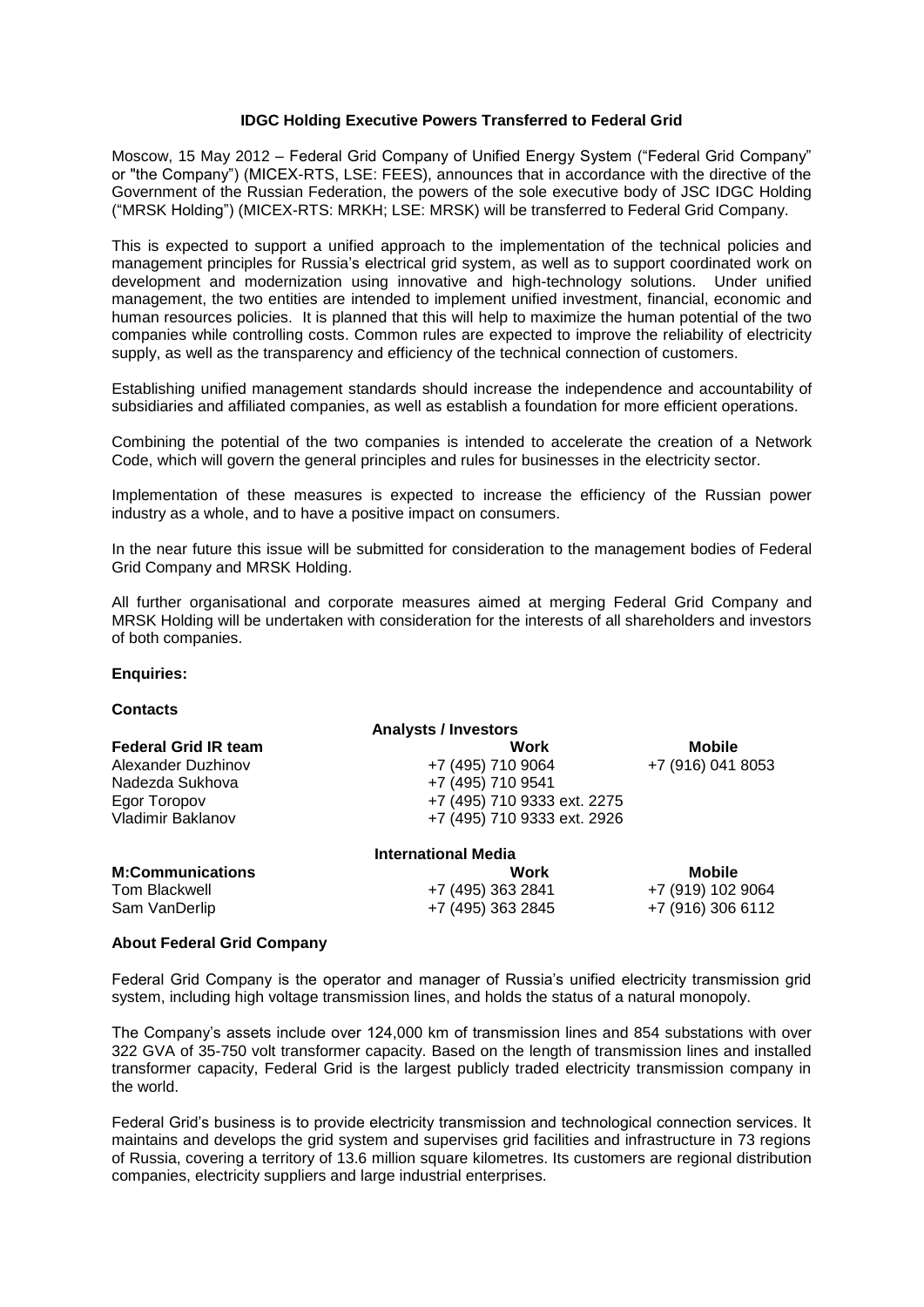Since 1 January 2010, Federal Grid has operated under a 5-year regulatory asset base (RAB) model.

The Company was incorporated in June 2002 as part of reorganisation of Russia's electrical power industry. The largest shareholder, with a 79.55% stake, is the Russian Federation Government.

Federal Grid Company's ordinary shares are listed on the MICEX-RTS stock exchange under the ticker FEES and the Company's GDRs are traded on the London Stock Exchange under the same FEES symbol. The Company's shares are included in the MSCI Emerging Markets and MSCI Russia indices.

In 2011 the Company's IFRS revenue for 2011 was RUB 139,571 million (up 23% compared to 2010), adjusted EBITDA as RUB 83.760 million (a 24% increase from 2010), and adjusted net profit was RUB 38,241 million (up 37% on 2010).

Further information can be found at [www.federal-grid.com](http://www.federal-grid.com/)